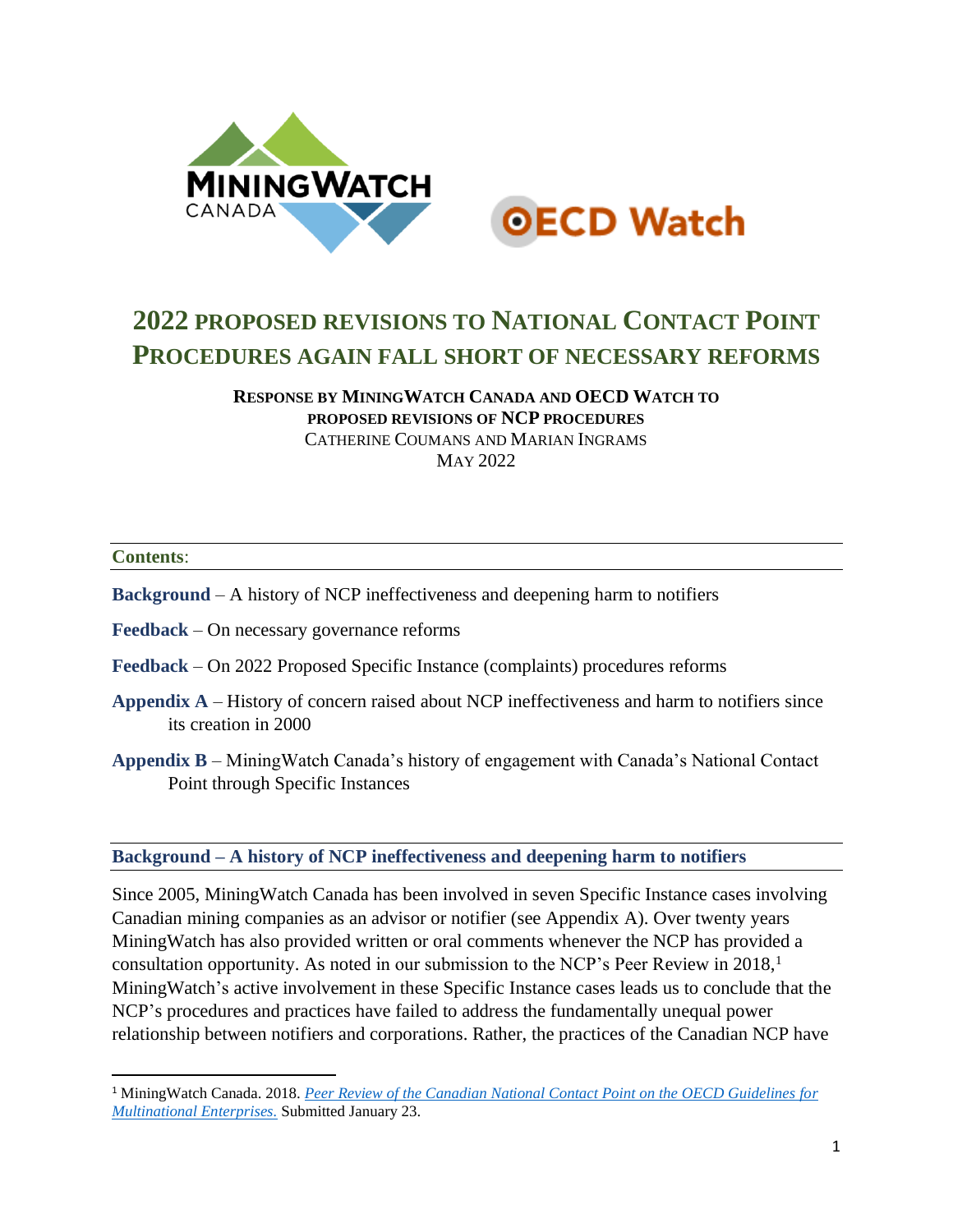often exacerbated the effects of this power imbalance. Among other concerns, the requirements of proof placed on notifiers in order to have a complaint accepted for mediation have been too high, cases have too often been dismissed on dubious and non-transparent grounds, and public statements made by the NCP in regard to Specific Instances have been unnecessarily harmful to the interests of notifiers and those harmed by the activities of Canadian multinational enterprises.

Our concerns, particularly with respect to the NCP's failure to meet the OECD Guidelines' principles of impartiality, predictability, equitability, transparency and accountability, culminated in the NCP's mishandling of the complaint Bruno Manser Fonds (BMF) vs. Sakto (January 2016-May 2018), which remains deeply troubling as the notifier continues to suffer the consequences of the NCP's mishandling of this case and refusal to take action to remedy the harm it has done.

In relation to that complaint, among other steps, the NCP requested Canada's Canadian Department of Justice (DoJ) to send letters to BMF and to OECD Watch demanding that each civil society organisation "remove the Draft Initial Assessment [regarding the case] from its website and any other publicly accessible forum and cease and desist from any further replication of the Draft Initial Assessment." MiningWatch received a similar demand from the NCP directly. Additionally, without any justification, the NCP removed, after ten months, information it had posted on its website that discussed "Sakto involving a Member of Parliament during the confidential NCP assessment process; (…) Sakto's aggressive challenge of the NCP's jurisdiction; (…) Sakto's legal counsel making submissions to the Government of Canada's Deputy Minister of Justice…." The NCPs new public statement on the case, posted in May 2018, blames only the notifier BMF for the dismissal of the case.

After trying repeatedly to address the issues of this case and the ongoing harm to the notifier with the NCP directly, to no avail, in 2021 Mining Watch supported OECD Watch in filing a [Substantiated Submission](https://www.oecdwatch.org/wp-content/uploads/sites/8/dlm_uploads/2021/09/OECD-Watch-substantiated-submission-vs.-Canadian-NCP-2020-09-22-1.pdf) with the OECD Investment Committee regarding this case. The Substantiated Submission remains under review. The harm caused to the notifier by the NCP's mishandling of this case remains unaddressed, bringing into question the NCP's adherence to the principle of accountability.

Finally, calls for reform of Canada's NCP, created in 2000, are long-standing (see Appendix B) from, among others, a parliamentary committee in 2005, to the UN Working Group on Business and Human Rights in 2017, to stakeholders and peers during the [NCP's Peer Review in 2019.](https://mneguidelines.oecd.org/Canada-NCP-Peer-Review-2019.pdf)

Given this history, and the fact that the NCP is currently under review by the OECD Investment Committee, we hoped the NCP's proposed revisions would indicate a serious improvement in proposed practice going forward. We note the addition of a case tracker as a positive change. We think grouping the procedures under the main stages of the process will improve ease-of-use and look forward to seeing the new intake form that will be published on the NCP website to streamline and facilitate the submission of Requests for Review. We look forward to a mediator roster that reflects a wider variety of expertise and a more inclusive approach to the mediation process.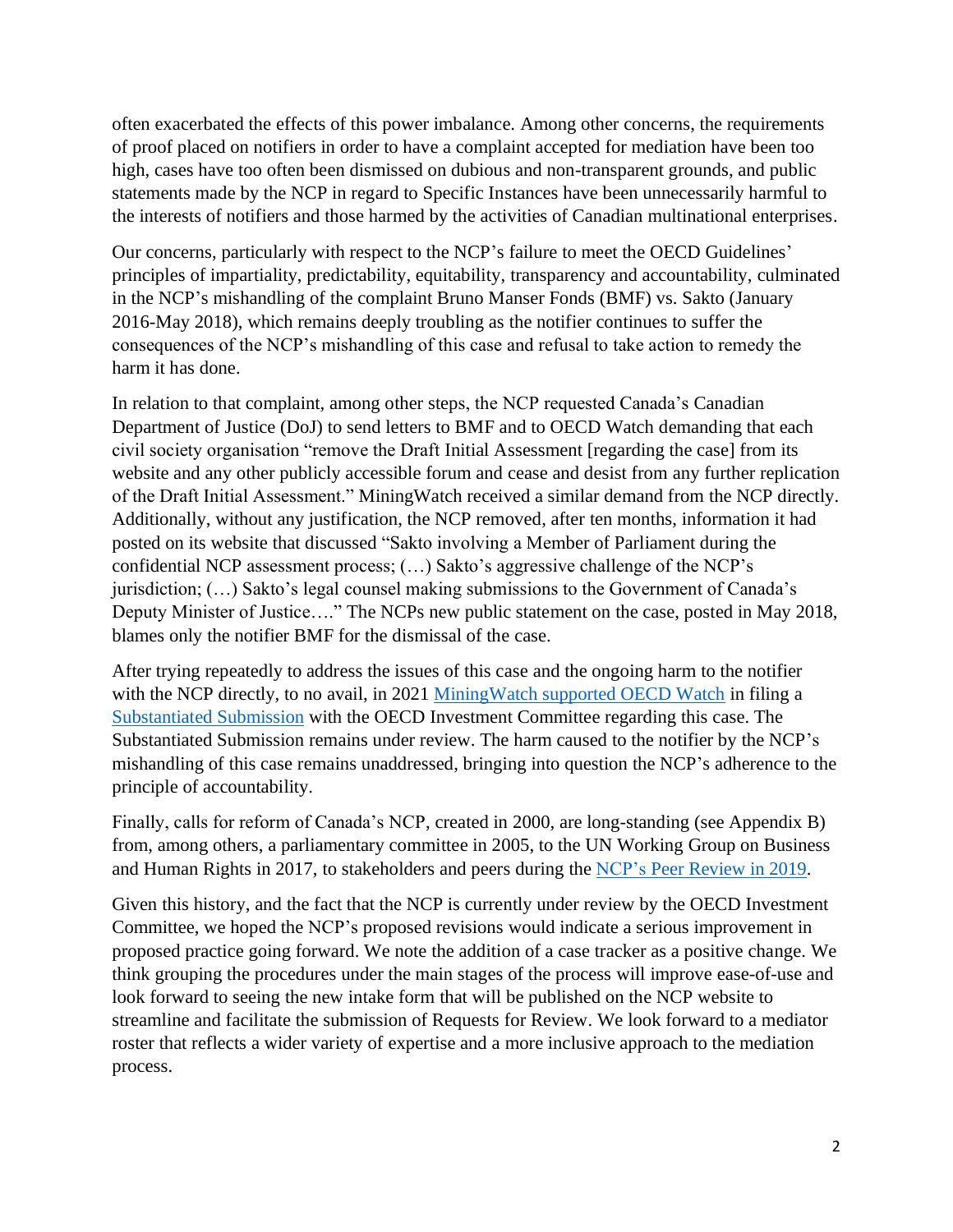However, as we set out below, the NCP's current proposed procedural revisions again fall far short of what is required. They fall short of recommendations made by the [peer reviewers in](https://mneguidelines.oecd.org/Canada-NCP-Peer-Review-2019.pdf)  [2019](https://mneguidelines.oecd.org/Canada-NCP-Peer-Review-2019.pdf) and fall short of best practice among NCPs in other countries, such as The Netherlands and Australia. The NCP peer reviewers in 2019 and the UN Working Group on Business and Human Rights' in its 2017 [country report on Canada,](https://documents-dds-ny.un.org/doc/UNDOC/GEN/G18/116/38/PDF/G1811638.pdf?OpenElement) among others, have pointed to needed governance reforms for the NCP, in part to address ongoing lack of confidence of civil society in the National Contact Point. As even good procedures on paper without good governance can lead to bad outcomes we start with a discussion of needed governance reforms.

#### **Feedback – Failure to address necessary governance reforms**

We note that the procedural reforms proposed by the NCP fail to address long-standing and much needed governance reforms. In relation to the NCP's institutional arrangement and governance, we are concerned that the entire handling of complaints is in the control of the NCP committee – eight member departments, chaired by Global Affairs Canada's trade division, with Natural Resources Canada as the vice-chair, the NCP Secretariat, and members of an ad hoc Working Group created to examine specific instances, the members of which are also members of the NCP committee.

There is no independent or multistakeholder oversight over the NCP process. Given the NCP's disappointing track record leading up to the mishandling of the Sakto case, NCP governance should no longer be "business as usual."

The NCPs of Australia, Denmark, Lithuania, The Netherlands and Norway all have independent governance structures; i.e. structures involving an independent expert panel, or a roster of individual experts that handle complaints (as in the case of Australia).

**We recommend that the Canadian NCP adopt the Dutch model of an independent expert panel for its governance structure.** We believe an independent panel structure would ensure broad expertise in the handling of complaints as well as independence from pressures of being housed within a government ministry – particularly a trade and economics ministry – and being advised primarily by civil servants in other ministries. The NCP secretariat could still benefit from links to the economic ministry for work on promoting the Guidelines to companies, while preserving the independence of the expert panel for complaint handling, thereby better safeguarding the actual, and appearance of, impartiality by the NCP.

In addition to adopting an independent panel structure, **we also recommend that the NCP should establish an Oversight Body involving representation of all stakeholder groups that is empowered to make public advice to the NCP in regard to governance and Specific Instance procedures, and adjudicate on procedural and substantive appeals of Specific Instance cases.** This Oversight Body should be specific to the NCP and not shared with other entities such as was once proposed for the now moribund Multi-stakeholder Advisory Body.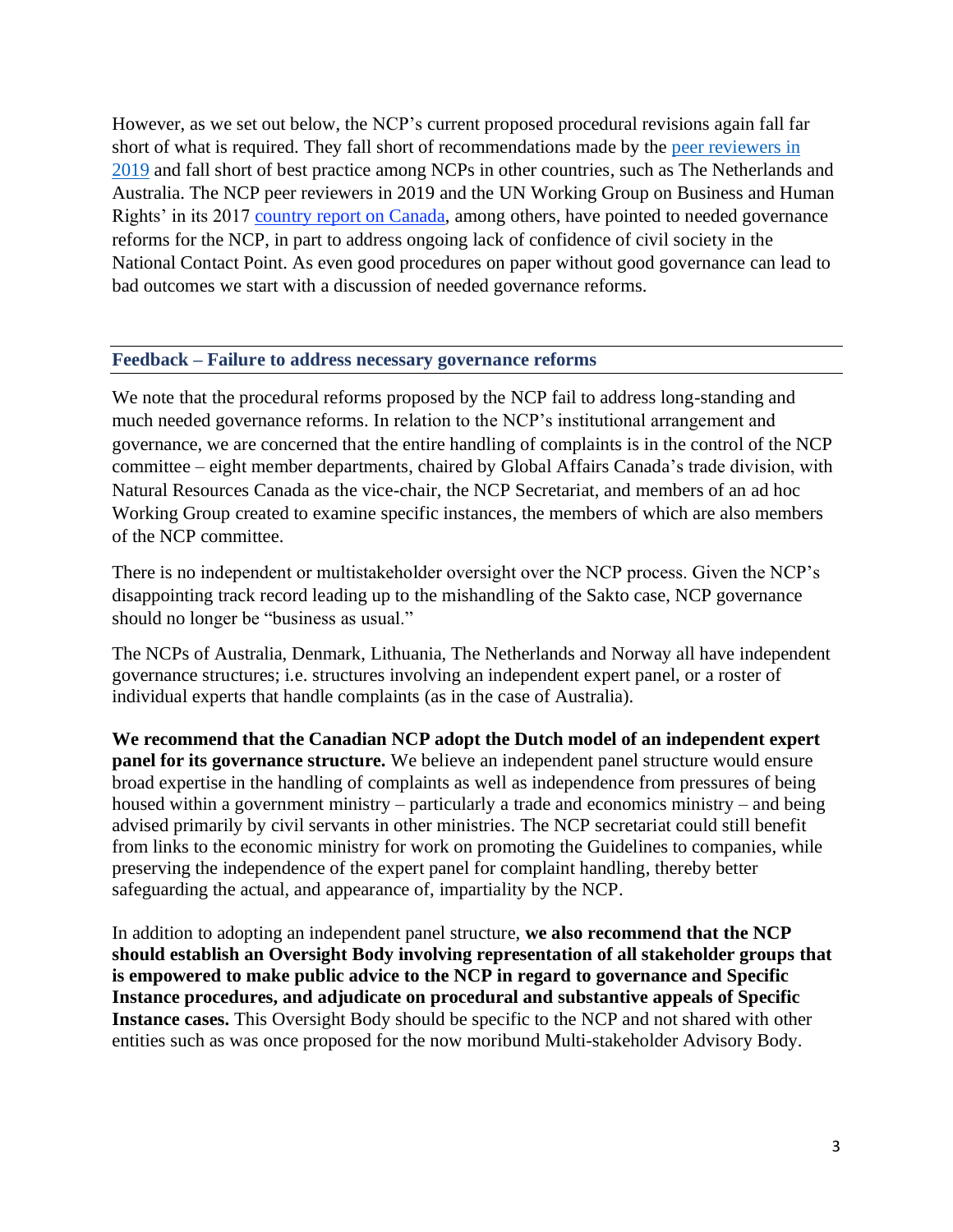In our [submission to the NCP of October 7, 2020](https://miningwatch.ca/sites/default/files/brief_on_ncp_reform_october_7_2020.pdf), we also note that the NCP has ignored repeated requests **to include civil society organizations among its "social partners,"** along with business and labour, as modelled by the OECD Working Party on Responsible Business Conduct, which recognizes three stakeholders: OECD Watch, Business at OECD (BIAC) and the Trade Union Advisory Committee (TUAC). The ongoing exclusion of civil society from the NCP's social partners is an indicator of the troubled relationship that the NCP has with Canadian civil society – one that the NCP again seems uncompelled to repair. **The social partners should be allowed, with appropriate confidentiality agreements and conflict of interest rules, to be informed on the details of each specific instance and consulted for advice regarding each instance.**

Additionally:

- **The NCP's annual budget and spending streams should be made transparent and should be sufficient to ensure the NCP's full ability to promote the Guidelines to all stakeholder groups and handle specific instances efficiently and effectively.**
- **There should be public reporting by the Government of Canada on the NCPs performance.**
- **The NCP should also commit to undertaking a periodic, three year review of its institutional arrangement and governance, information and promotion activities, and specific instance handling procedures and performance.**

# **Feedback – 2022 Proposed Specific Instance (complaints) procedures reforms**

See initial and partial feedback below. We are also requesting a meeting to discuss our feedback with the NCP.

# **2. Principles**

2.2 The NCP aims to support the participation of disadvantaged or vulnerable groups in NCP processes and will make best endeavours to sensitively manage barriers including those related to: language and literacy, cultural constraints, and difficulty accessing equal representation. **The rules of procedure should clarify what the NCP will offer if there is difficulty in accessing equal representation.** For example, the NCP should require that companies not involve legal counsel in complaints to encourage more solutions-driven and less liability-avoiding outcomes. The NCP may offer to connect complainants to civil society entities that may have capacity to support them. The NCP may provide mediation training or other such support to disadvantaged complainants. All are practices employed by NCPs attracting greater confidence of civil society. See also 4.7 below.

# **4. Initial Assessment**

4.5 The notifier and respondent both accept that the progress of the specific instance review process be reported in the case tracker on the NCP website. Lack of acceptance by the company should not stop the NCP from carrying out the IA. The rules of procedure should also clarify that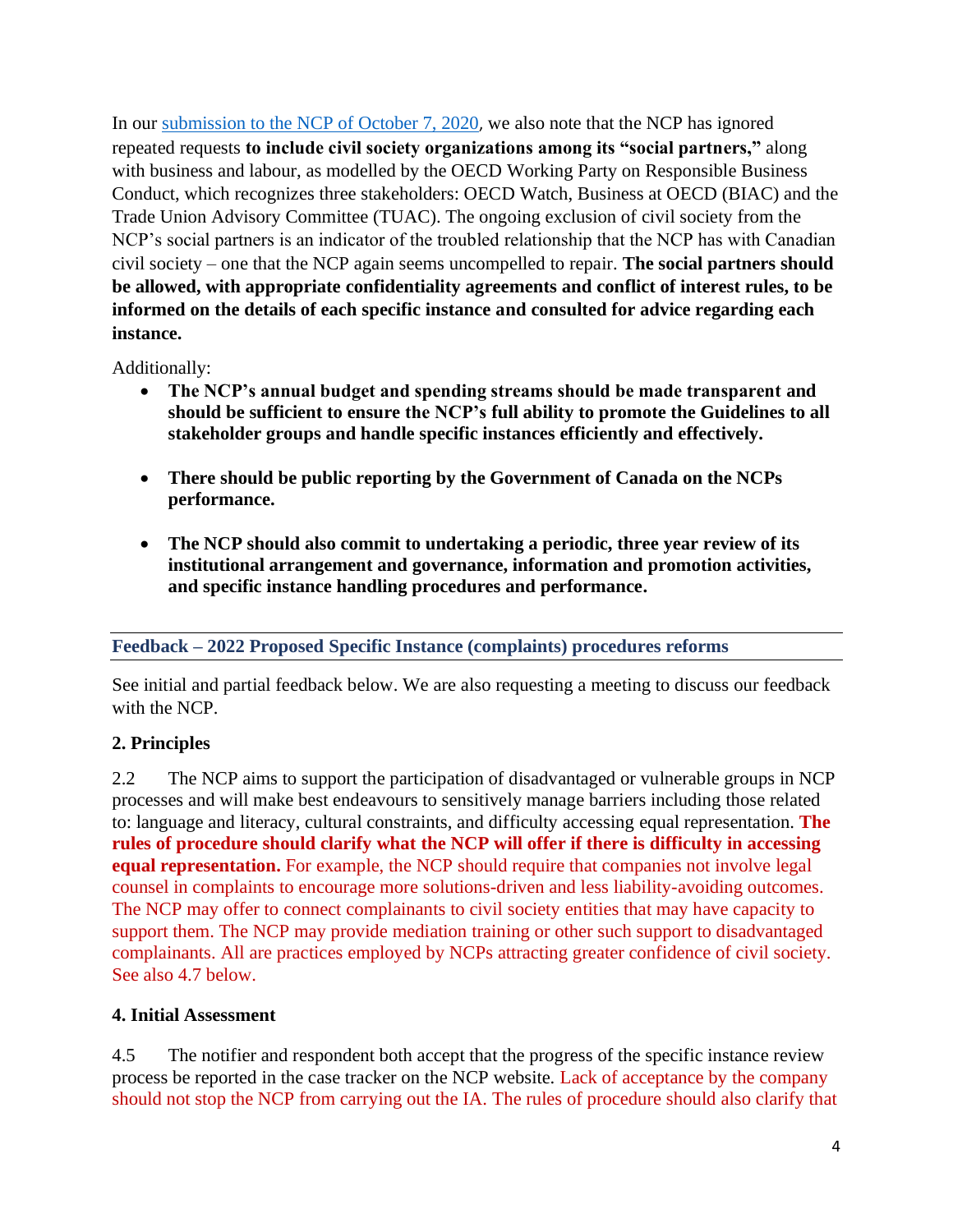if the IA finds grounds to continue, the NCP will proceed with the complaint even without participation of the company, and apply its commitment to seek consequences against the company for poor faith engagement in the specific instance process.

4.7 Where a request for review does not contain the information necessary to conduct an initial assessment, the Secretariat will work with the notifier to explain what additional material is required. Incomplete requests for review will be considered invalid if notifiers are unable to provide the required information within a reasonable timeframe. The NCP should ensure a low evidentiary threshold at the initial assessment phase, keeping in mind that this is a non-judicial mechanism that does not enable complainants to compel documents held by the company, and that for many disadvantaged and vulnerable groups, evidence is often not in the form of documents.

4.8 As part of the initial assessment, the Secretariat will forward a copy of the request for review to the MNE in question with an invitation a request to reply to the allegations. The NCP will take the reply of the MNE into account when carrying out its initial assessment. The rules of procedure should clarify that the MNEs' responses will be shared with the notifier, and further that any information not shared between the parties will not be taken into account by the NCP. The rules of procedure should also clarify that the NCP will proceed with consideration of the complaint even if the company decides not to reply to the allegations and/or otherwise engage in the specific instance process.

4.9 Parties to a specific instance review process are to forward all relevant and supporting documentation to the Secretariat in one or several messages within ten (10) business days from the day the NCP seeks additional information. Beyond this timeframe, the NCP may decide that additional documentation in relation to the review will not be taken into consideration. In general this time-frame is too short for most notifiers, as notifiers may need translation, may de dealing with power outages, may live far from internet access, may need to connect with a diverse and distant community group in order to determine how to respond, etc. At least 20 days should be given, and the rules of procedure should state that extensions will be allowed under acceptable circumstances.

4.11 The Secretariat may also review open source information and consult relevant government departments (members of the NCP Committee) and other NCPs who have knowledge or an interest in the issue(s). The rules of procedure should clarify that the NCP will disclose who and what information it consulted. This is important to promote transparency of the NCP's approach and to avoid perceptions of bias. The rules of procedure should also clarify that the NCP may ask the parties for recommendations on whom the NCP should talk to, to strengthen its understanding of the relevant issues.

4.12 The Secretariat will then proceed to draft the initial assessment with the information at hand and consult the working group to determine whether the issue is raised in good faith and relevant to the implementation of the Guidelines and if they merit it merits further examination. In this context, the six (6) admissibility criteria outlined in the OECD Procedural Guidance will be taken into account:

a) the identity of the party concerned and its interest in the matter;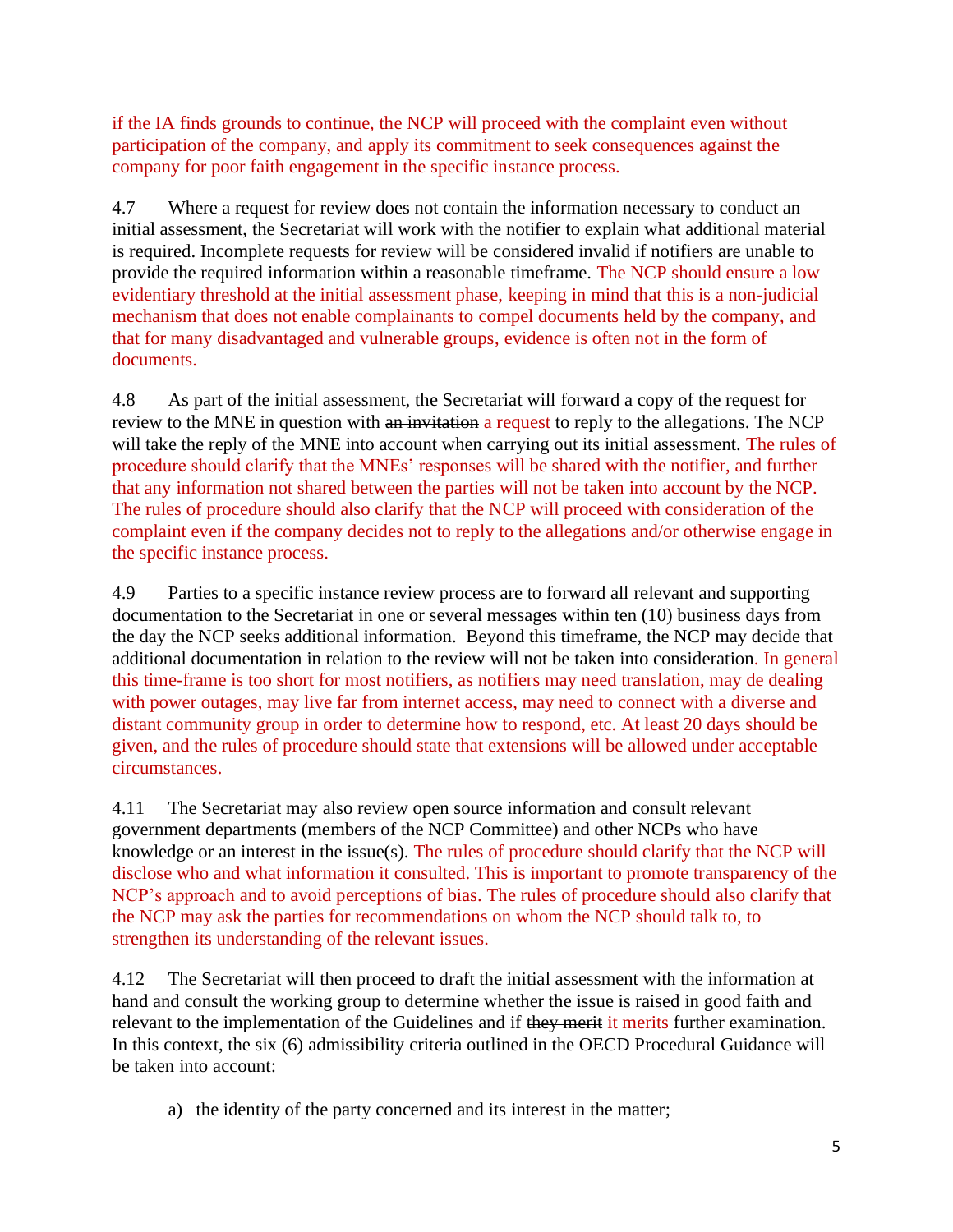- b) whether the issue is *material and substantiated;*
- c) whether there seems to be a link between the enterprise's activities and the issue raised in the specific instance;
- d) the relevance of applicable law and procedures, including court rulings;
- e) how a similar issue has been, or is being, treated in other domestic or international fora;
- f) whether the consideration of the specific instance would contribute to the purposes and effectiveness of the Guidelines.

This section should be explicit that when performing an initial assessment, in line with Section I.C.3.c) of the Procedural Guidance, the Canadian NCP should consider whether accepting the case could contribute to the purposes and effectiveness of the Guidelines even in cases in which a party declines or would likely decline good offices, and where facilitated dialogue would likely be unsuccessful.

4.13 The Secretariat will interpret *material and substantiated* to mean that the issue is related to the application of the OECD Guidelines, and is plausible. The criteria for *substantiated* is to have a reasonable number of facts [Note MiningWatch was assisted in our final claim to the NCP by a lawyer, to no avail, who noted that he needed less evidence up front than we had amassed to file a claim in court. We never saw what the company had provided to refute our evidence, which included video evidence.] to substantiate the allegations. Considering the review process cannot be founded on assumptions, a A request for review will be considered to be *material and substantiated* when:

- The allegations raised relate to the Chapters of the Guidelines.
- There is a plausible link between the issue raised, the context in which the allegations have taken place, and the respondent's activities. Given the NCP's poor track record in accepting cases, we would want that opinion made by an independent body.
- The supporting documentation evidence relates to the allegations. The rules of procedure should not focus on documentation, as evidence available to complainants is often in the form of personal testimony (interviews), or other non-documentary forms.
- The allegations brought forward are clearly described, explaining what actions are in breach of the Guidelines, why they are considered as such, and when and where the breach (es) occurred.
- 4.14 The Secretariat will then seek the NCP Committee approval on the recommendation made by the working group to either offer good offices, or not. The Secretariat will then share the initial assessment with the parties before it is published on the NCP website. The initial assessment is that of the NCP and it is at the NCP's discretion to modify it or not during the initial assessment period. However, if the conclusions of the draft initial assessment must will be changed, the parties will be informed of the reason(s) for the change and will be given the opportunity to comment on the new conclusion before the initial assessment is published. The rules of procedure should state that in principle initial assessments will not be changed once they have already been published. In rare circumstances where they may be changed there needs to be a complete, and transparent public justification provided.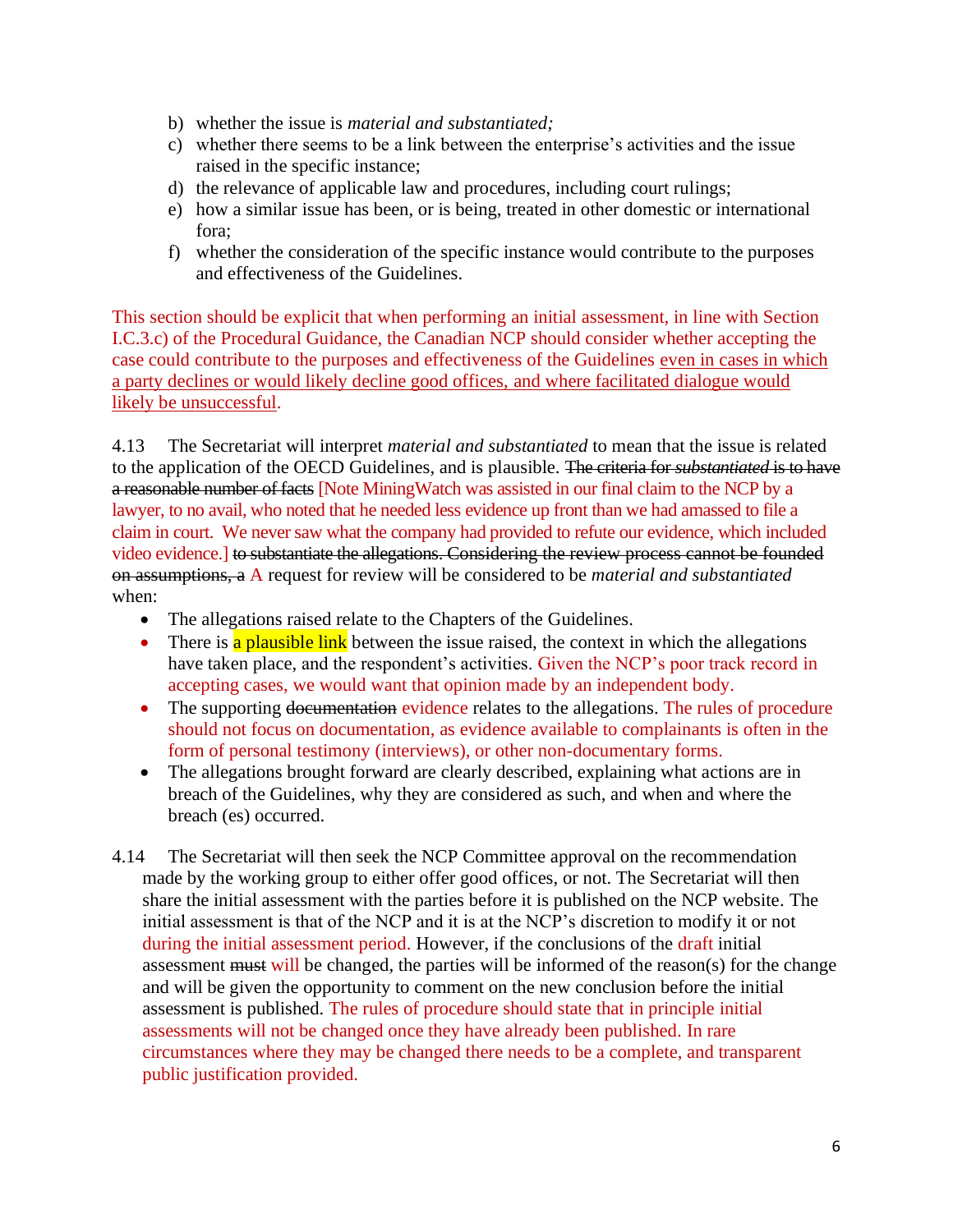4.18 Acceptance or rejection of a specific instance is not an assessment of whether the MNE's actions are consistent with the OECD Guidelines nor is it a ruling on the merits of the issue raised by the notifier(s). The NCP should note that it has failed to follow this rule in past cases.

# **5. Good Offices**

5.4 The Secretariat may facilitate the dialogue or use external mediation or facilitation services. If external services are used, the NCP will cover the costs and may observe the mediation or facilitated dialogue sessions if agreeable to both parties.

5.5 Information and views provided during good offices will be treated as confidential unless they are already in the public sphere (including through the complaint filing itself). Information and views provided by the parties belong to the parties and cannot become confidential because they were shared in the process. With the support of the Secretariat or mediator, the parties will reach, at the beginning of the process, a common understanding on what is considered confidential information. Expectations around communication with the media and the public should be clarified from the outset as well. - The NCP needs to clarify its rules on confidentiality up front The NCP should state a clear approach favoring transparency. See OECD Watch's guidance on this – the only material that should be confidential is legitimate business secrets and personally-identifying information for security reasons.

#### **NEED TO INSERT NEW SECTION ON INVESTIGATION OF CLAIMS WHERE GOOD OFFICES ARE REJECTED BY A PARTY**

If the NCP offers good offices that are rejected by either party, the rules of procedure should clarify that the NCP will proceed to examine the specific instance based on the evidence available to it and to issue a determination on the allegations of non-adherence to the Guidelines and recommendations to the parties. The NCP should not allow a companies' refusal to engage in good offices to unilaterally cause the termination of the specific instance procedure and potential for a determination on the company's adherence to the Guidelines. Further, the NCP should be aware that some notifiers prefer not to mediate – for security or lack of trust reasons – but are still interested in engaging in the specific instance process. This too is not grounds for the NCP to close the complaint; the NCP should proceed with investigation into the issues and claims of Guidelines breach raised.

# **6. Final Statement**

6.2 If the NCP closes the specific instance review process on grounds that it determines the claim does not meet the admissibility criteria, without offering its good offices, the initial assessment will be published as the final statement, and will describe, at a minimum, the issue(s) raised and the reasons for the NCP's decision; the final statement may include recommendations to the parties.

NEW SUB-SECTION (or a subsection to replace the text of 6.5 below): If a party refused to engage in the specific instance process after being offered good offices, and the NCP therefore proceeded to investigate the claims raised, the NCP will issue a final statement that is separate from the initial assessment. The final statement will describe, at a minimum, the issue(s) raised, the reasons the NCP offered good offices, the response by both parties to that offer, the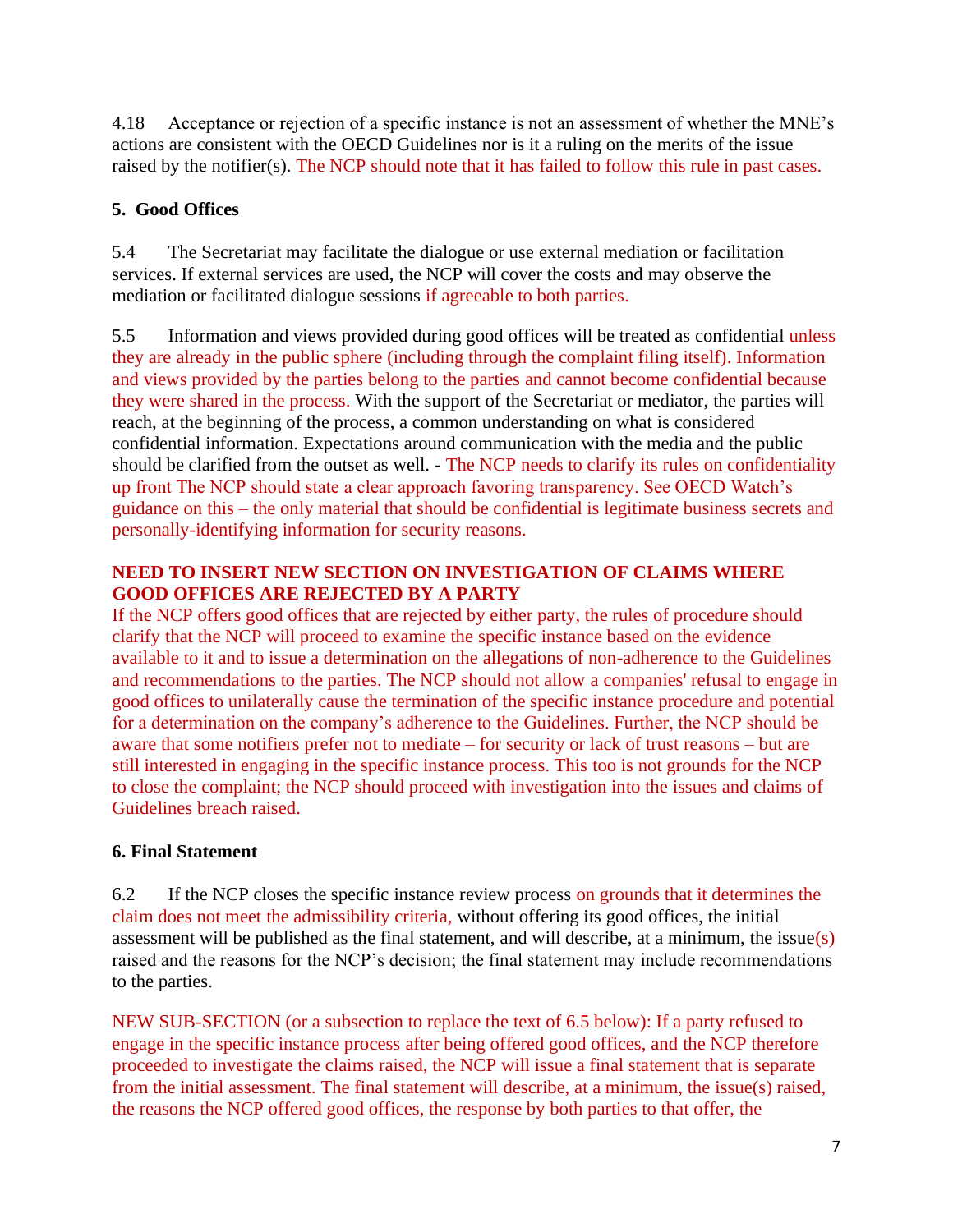proceedings of the NCP's further investigation into the claims, the NCP's determination of whether the enterprise failed to adhere to the Guidelines in each specific claim raised, and recommendations to the parties.

6.5 When a party is unwilling to engage in the process or participate in good faith, it will be noted in the final statement. In line with this, the final statement in the Sakto case must be amended back to the June 2017 version in which Sakto's unwillingness and lack of good faith participation was recorded.

NEW SUB-SECTION: If both parties have accepted good offices, then when both parties agree to conclude good offices (either because an agreement has been reached or both parties have decided the process is no longer beneficial to them), the NCP will issue a final statement that will describe, at a minimum, the issue(s) raised, the reasons the NCP offered good offices, the response by both parties to that offer, the proceedings of good offices, the nature of any agreement reached or the reasons agreement was not reached, the nature of any perceived breaches of good faith occurring during the specific instance proceedings, the NCP's determination of whether the enterprise failed to adhere to the Guidelines in each specific claim raised, and recommendations to the parties.

4.15 6.6 The Secretariat will share a draft of the final statement with the parties for comment. The draft final statement is that of the NCP and it is within the NCP's discretion to decide whether to change the draft final statement in response to comments from the parties. However, should a draft final statement be changed or replaced, the parties will be informed of the reason(s) for the change or the replacement, and will be given the opportunity to comment on the new version before it is published. The draft final statement will include an explanation as to why the change or replacement was necessary. The rules of procedure should state that in principle final statements will not be changed once they have been published. In rare circumstances where they may be changed there needs to be a complete, and transparent public justification provided.

#### **8. Service Standards**

**\_\_\_\_\_\_\_**

| <b>Initial Assessment</b>                              | (IA) | 3 months (approximately 66 business days)                                              |     |
|--------------------------------------------------------|------|----------------------------------------------------------------------------------------|-----|
| <b>Action</b>                                          |      |                                                                                        | Day |
| Secretariat acknowledges receipt of request for review |      |                                                                                        |     |
|                                                        |      | Notifier provides additional information if requested Is this provided to the company? | 10  |
|                                                        |      | Ten days is not enough time for a notifier to respond. There may be translation issues |     |

**\_\_\_\_\_\_\_\_\_\_\_\_\_\_\_\_\_\_\_\_\_\_\_\_\_\_\_\_\_\_\_\_\_\_\_\_\_\_\_\_\_\_\_\_\_\_\_\_\_\_\_\_\_\_\_\_\_\_\_\_\_\_\_\_\_\_\_\_\_\_\_\_\_\_\_\_\_\_**

Ten days is not enough time for a notifier to respond. There may be translation issues, connectivity issues, need to travel and need to consult with those harmed or relevant organizations. This should be 30 days.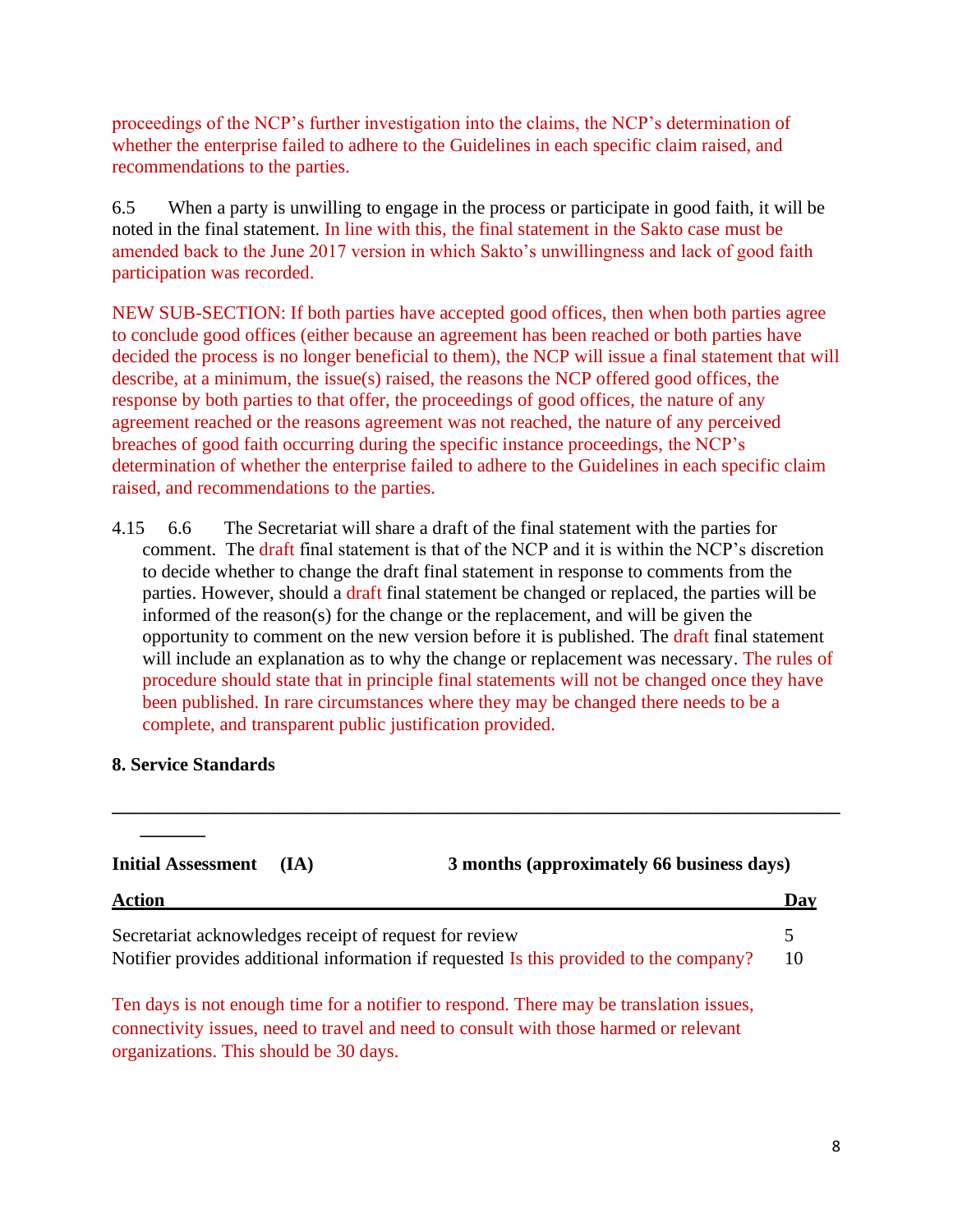| Secretariat notifies the respondent                                                             |    |  |
|-------------------------------------------------------------------------------------------------|----|--|
| Respondent provides its input within 10 days Is this provided to the notifier?                  | 10 |  |
| Secretariat seeks clarifications from the parties if necessary                                  |    |  |
| Parties provide clarifications if required                                                      |    |  |
| Is this shared? Notifiers may need significantly more than 5 days to respond for reasons above. |    |  |

### **9. Participating in good faith**

9.1 The NCP expects all parties to a specific instance review process to participate in good faith during the entire process. Good faith behaviour in this context includes responding in a timely fashion, maintaining confidentiality, not misrepresenting the process, not threatening or taking reprisals against parties involved in the process, and genuinely engaging in the process with a view to finding a solution to the issue raised. Behaviours such as breaching confidentiality or issuing threats, on the part of either party, will lead to the NCP putting an end to the process. Note - It is not necessarily helpful for the NCP to respond to a breach of good faith by putting an end to the process; that could be the precise result a company intends by engaging in the poor faith activity. Instead, if the NCP or a party perceives any activities as representing poor faith, the matter should be discussed with the working group and social party so that a decision can be made that best ensures contribution to the purposes and effectiveness of the Guidelines. Even if good offices cannot be offered because of bad faith activity, the NCP should continue to investigate the case and report findings.

9.2 Undertaking public campaigning during the good offices process is not allowed. The failure to abide by the agreement reached under 5.5 should be sufficient cause for the Secretariat or mediator to suspend or, as appropriate, terminate the process. NOTE Public campaigning by a notifier's community or organization may be the only way to influence a company's ongoing human rights abuses or environmental harm. Further, public campaigning extends beyond the filing of the complaint itself, and it is unreasonable for the NCP to prohibit all campaigning on the underlying issue. It would also be unfair to prohibit notifiers from engaging in a core activity of campaigning while companies are allowed to continue *their* own core activity that is causing harm to the community. A better approach to campaigning is for the NCP to urge parties to ensure campaigning does not divulge any material confidential under the process.

9.4 While participation in the NCP mechanism is voluntary, actions or decisions by either party that do not reflect participation in good faith in an specific instance review process will be made public in the final statement. NOTE - In order to remedy harm done to the notifier the NCP should apply this principal to the Sakto case and reinstate its 2017 final statement that exposed the bad faith practices of Sakto, which were removed from the 2018 Final Statement.

9.5 If Canadian companies do not participate in the NCP process despite the NCP's offer of good offices, or if the NCP determines that they do not engage in good faith or constructively in the process, the NCP could will recommend the trade measure be applied and will note it in the final statement. NOTE - It is important that the trade measure be applied in each such case; this should not be optional.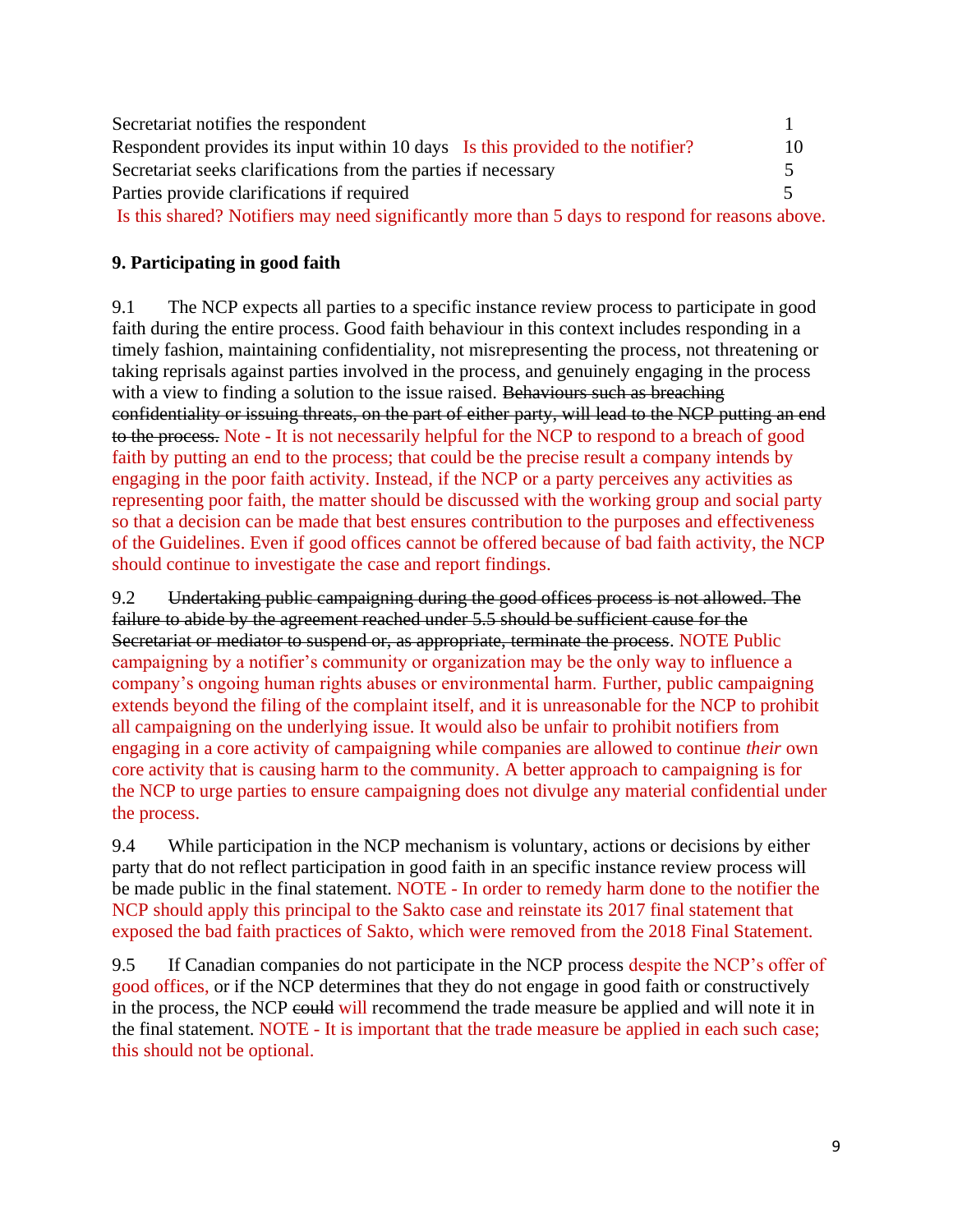#### **10. Privacy, confidentiality, transparency**

- 10.4 When a request for review qualifies for consideration as a specific instance, the Secretariat shares all relevant information it receives from one party with the other party, excluding personally-identifying information when sensitive for security reasons, and legitimate business secrets. including personal information on a need to know basis to allow parties to express their views. Such information will be shared as soon as it is received by the NCP.
- 10.8 Information and views provided during the course of the good offices period will be treated as confidential, unless it is already in the public sphere (including through the complaint filing itself). Information that a notifier brings into the good offices procedure whether a document or a viewpoint cannot become confidential during or after the process. It remains up to the notifier to share that viewpoint or document public at any time.

#### **11. Withdrawal of Specific Instances**

- 11.1 Notifiers may request to withdraw their specific instance in writing to the Secretariat. If this occurs, the NCP will consult the respondent and close the case. Withdrawn specific instances will be published on the NCP website unless there are sufficient grounds to withhold such information from publication. The NCP will still submit a final statement in accordance with section 6.
- NOTE There are several issues not addressed in the proposed procedures that need to be addressed, and are addressed in other NCP's procedures (see Dutch or Australian NCPs for example).
	- NEED A SECTION ON ADDRESSING (POTENTIAL) CONFLICT OF INTEREST BETWEEN THE NCP AND THE PARTIES
	- NEED A SECTION ON HOW THE NCP WILL DEAL WITH UNDUE PRESSURE BY EITHER PARTY ON THE NCP
	- NEED A SECTION ON HOW THE NCP WILL ADDRESS THREATS TO EITHER PARTY BY THE OTHER PARTY OR BY ITS ALLEGED AFFILIATES (REPRISALS, RETALIATION, HARM TO DEFENDERS)
	- NEED A SECTION ON TRANSPARENCY SETTING CLEAR, LIMITED GROUNDS FOR CONFIDENTIALITY BASED ON OECD WATCH'S GUIDANCE
	- NEED A SECTION ON HOW PROCEDURAL AND SUBSTANTIVE APPEALS CAN BE FILED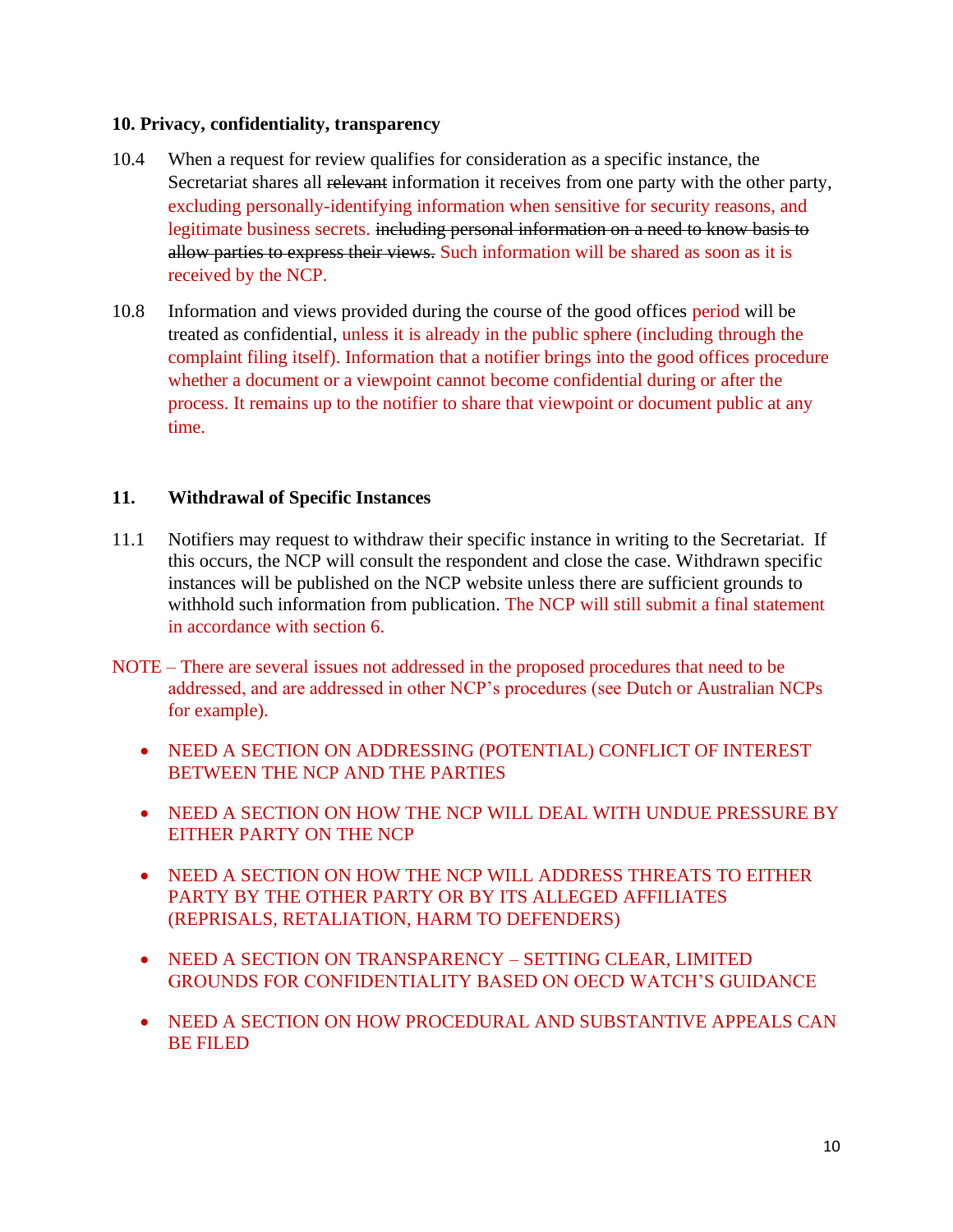#### **Appendix A** – **Cases in which MiningWatch has been a notifier (\*) or significant advisor**

• **2005**(\*) – MiningWatch Canada, Friends of the Earth Canada, and DECOIN in regard to Ascendant Copper Corporation in Ecuador

• **2005** – Rights and Accountability in Development (RAID)-UK and Congolese human rights organisations Action contre l'impunité pour les droits humains (ACIDH) and Association africaine de défense des droits de l'homme section du Katanga (ASADHO Katanga), in regard to Anvil in the Democractic Republic of the Congo. Supported by Entraide Missionnaire, MiningWatch Canada, Regroupement pour la responsabilité sociale des entreprises, and Africa Files

• **2010** – Oyu Tolgoi Watch (OT Watch) in regard to Ivanhoe Mines Ltd. and Rio Tinto International Holdings' Oyu Tolgoi project in Mongolia, supported by MiningWatch Canada and RAID-UK

• **2011**(\*) – Porgera SML Landowners Association (PLOA), Akali Tange Association (ATA), and MiningWatch Canada (MWC) regarding Barrick Gold's Porgera Joint Venture mine in Papua New Guinea

• **2012**(\*) – United Mongolian Movement of Rivers and Lakes (UMMRL), Oyu Tolgoi Watch (OT Watch), and MiningWatch Canada in regard to Centerra Gold Inc. in Mongolia

• **2012**(\*) – Sindicato Nacional de Trabajadores Mineros, Metalurgicos, Siderurgicos y Similares de la Republica Mexicana (SNTMMSSRM), Local 309 of the SNTMMSSRM Proyecto de Derechos Economicos Sociales y Culturales, A.C., Canadian Labour Congress, and MiningWatch Canada in regard to Excellon Resources in Mexico

• **2013**(\*) – International Federation for Human Rights (FIDH), the Ecumenical Human Rights Commission of Ecuador (CEDHU), and MiningWatch Canada on behalf of a group of nine affected people in regard to Corriente Resources' Mirador Mine in Ecuador

**Appendix B** – **A long history of concern raised about NCP ineffectiveness and harm to notifiers since its creation in 2000**

**2005** - In 2005, the parliamentary [Standing Committee on Foreign Affairs and International](https://www.ourcommons.ca/DocumentViewer/en/38-1/FAAE/report-14/)  [Trade](https://www.ourcommons.ca/DocumentViewer/en/38-1/FAAE/report-14/) observed that "the government must clarify, formalize and strengthen the rules and the mandate of the Canadian National Contact Point (NCP) for the OECD Guidelines for Multinational Enterprises, and increase the resources available to the NCP to enable it **to respond to complaints promptly**, to **undertake proper investigations**, and **to recommend appropriate measures against companies** found to be acting in violation of the OECD Guidelines. [emphasis added]"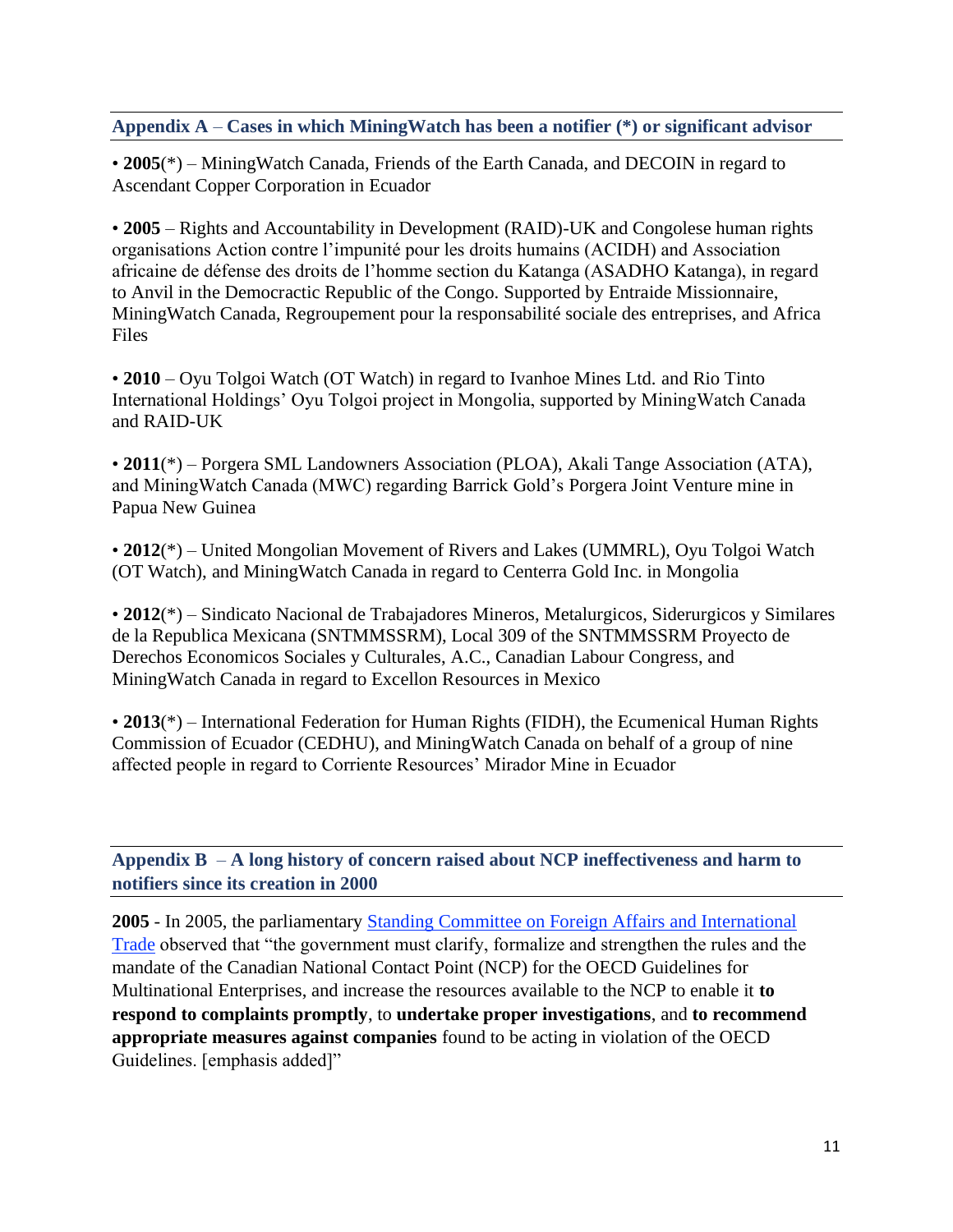**2007** - In 2007, noting the failure of the NCP to adequately address complaints against Canadian extractive companies, particularly in regard to fact-finding and investigations "in line with the approach utilized by several other OECD countries" (.p22) civil society and industry participants on a Government of Canada's [Advisory Group](https://miningwatch.ca/sites/default/files/rt_advisory_group_report.pdf) aligned "on the need for an ombudsman to be established"(p.23). "The Advisory Group was strongly of the view that the ombudsman model discussed in the recommendation [namely "an independent ombudsman office, mandated to provide advisory, fact-finding and reporting functions"] was the best way to advance CSR compliance in the extractive sector" (p.23).

**2016** - In 2016, OECD Watch, MiningWatch Canada and Above Ground issued a [report](https://miningwatch.ca/sites/default/files/canada-is-back-report-web_0.pdf) on the 15th anniversary of Canada's NCP listing the NCP's continued failings, namely that "The NCP lacks independence; The NCP is opaque; The process involves unjustified delays; The NCP applies a high threshold for accepting complaints; The NCP does not make findings on whether companies have breached the Guidelines; The government penalty for companies that don't participate has proven to be ineffective in promoting compliance with the OECD Guidelines for Multinational Enterprises; The process rarely concludes with an agreement or recommendations and there are no effective follow-up procedures in place; In over fifteen years of existence, the NCP has consistently failed to provide notifiers with effective remedy."

**2017** - Even after receiving the 2015 report, the NCP did not take steps to implement the reforms recommended regarding its independence, failure to engage in fact-finding, failure to ensure a timely and transparent process for complaints, failure to issue determinations of non-compliance by companies, and failure to engage in meaningful follow-up. The NCP's ongoing failure to reform itself may have led the UN Working Group on Business and Human Rights' to note in its 2017 [country report on Canada](https://documents-dds-ny.un.org/doc/UNDOC/GEN/G18/116/38/PDF/G1811638.pdf?OpenElement) that the NCP still "was perceived by stakeholders as potentially **not fully independent given that it was within a ministry that was responsible for promoting overseas trade and investment.** Stakeholders also noted that the National Contact Point had no external advisory or oversight body. (...) it was highlighted to the Working Group that the lack of confidence of civil society in the National Contact Point was apparent, which might have limited the number of cases brought before it."

**2019** - In 2019, the [OECD NCPs'](https://mneguidelines.oecd.org/Canada-NCP-Peer-Review-2019.pdf) Peer Review of the Canadian NCP found that: "The NCP has been making various efforts to respond to learnings and improve its functioning in recent years. Despite these efforts, there is a lack of confidence and trust in the NCP amongst some civil society and trade union stakeholders. Rebuilding this trust and ensuring continued coherence on RBC across the government of Canada will be central to ensuring the effectiveness of the NCP going forward." The peer review highlighted concerns raised about the Sakto case in particular, but situated the failures in a broader context, noting that "[s]ome stakeholders participating in the peer review noted that the requirements for substantiation were unclear and that the NCPs application of the initial assessment criteria was onerous. In this respect stakeholders referenced various cases not accepted for further examination at the initial assessment stage for reasons they believed to be outside the scope of the initial assessment criteria." The peer reviewers also found that: "A lack of formal involvement of social partners and external stakeholders in the NCP's governance arrangements contributes to the perception of lack impartiality with respect to the